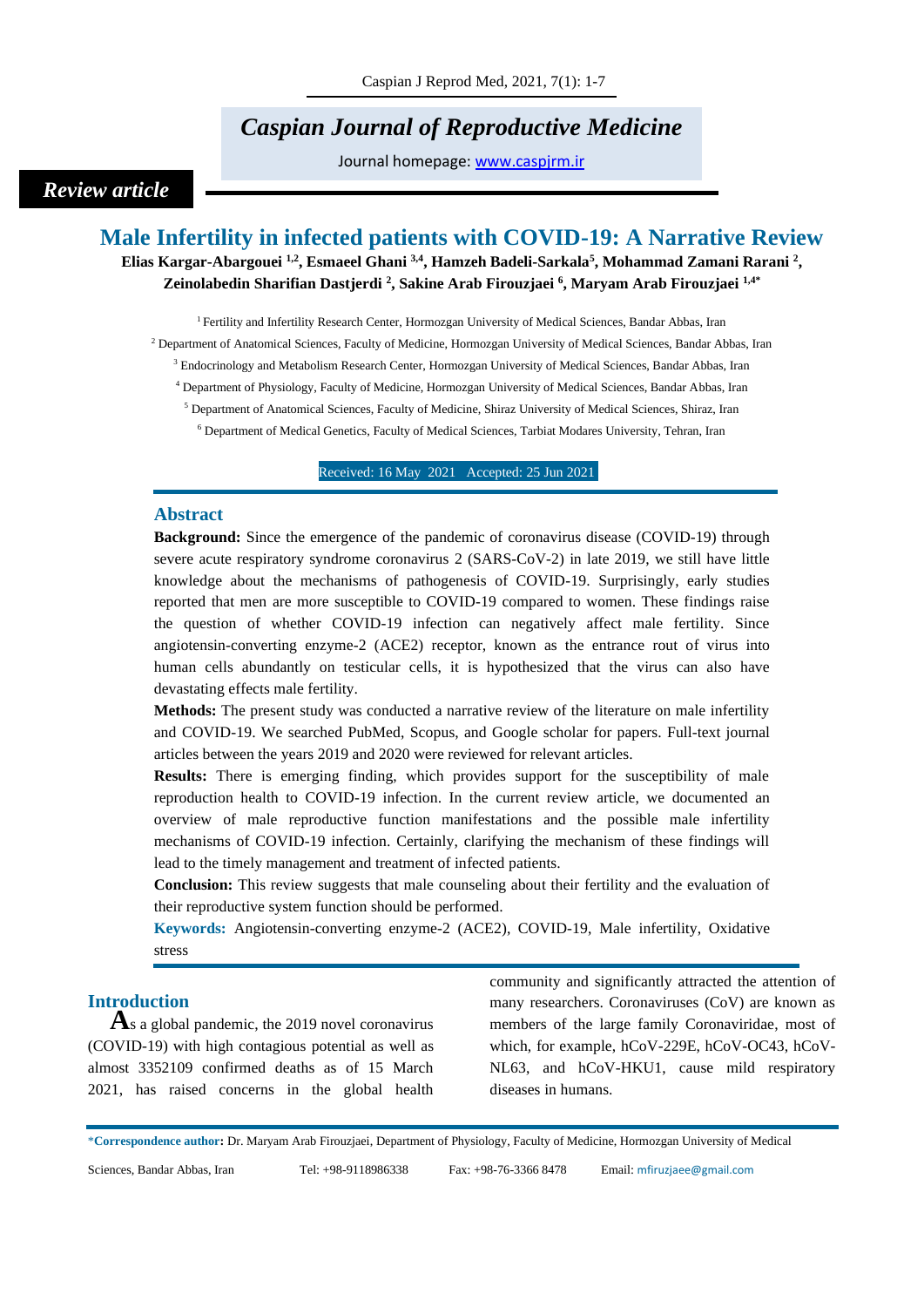But previous studies have shown that three other cases in this family, including syndrome coronavirus 2 (SARS-CoV), Middle East respiratory syndrome coronavirus (MERS-CoV) and COVID-19, can cause acute respiratory syndromes or even death (1, 2). It is interesting that COVID-19, like SARS-CoV, connects to the angiotensin-converting enzyme 2 (ACE2) receptor on the membrane of human cells (3).

It is clear that in order to elucidate the mechanism of action of COVID-19 on male reproductive function, the effects of COVID-19 infection on testicular endocrine function and spermatogenesis should be carefully studied. However, the question arises as to why the prevalence of COVID-19 is significantly higher in men than in women and even it is associated with higher mortality rate. Therefore, in the current review, we discussed the proposed mechanisms by which COVID-19 infection can impair male reproduction health in infected patients with COVID-19.

#### **Materials & Methods**

The present study was conducted a narrative review of the literature on male infertility and COVID-19. We conducted a comprehensive search through PubMed, Scopus, and Google scholar for papers published in 2019 and 2020 using the following keywords: COVID-19, male infertility, angiotensin-converting enzymes 2, and oxidative stress.

#### **Results**

Recent findings suggest that ACE2 is preponderantly expressed in spermatogonia, Leydig, and sertoli cells (4). The results of a retrospective study of 1,099 infected cases with COVID-19 showed that about 60% of patients were male and that 55% of them were fertile by age (49  $\sim$  15 years) (5). Based on the evidences, concerns raised about the negative effects of the COVID-19 on the male reproductive function.

The question is whether SARS-CoV-2 is present in semen or not. There are conflicting opinions on this. A recent study reported that SARS-CoV-2 was found in semen samples from infected men (15.8%) and was even found in 8.7% of patients in the recovery phase (4). However, two other reports have shown that SARS-CoV-2 is not present in semen samples from male patients with COVID-19 during the recovery period (6, 7). In addition, it is important that viral



infection associated with fever can have devastating effects on the male reproductive system in a variety of mechanisms through factors such as fever, inflammation, hypoxia, or even the use of medications during the treatment. The results of an autopsy of six patients who died of COVID-19 disease presented evidence of orchitis, although no COVID-19 virus was found in the testes (8).

Clinical manifestations in patients diagnosed with COVID-19 may range from common symptoms such as mild fever or dry cough to pneumonia as well as a wide range of multi-organ dysfunction (2, 9). Because the virus can reach the host cell by binding to the ACE2 receptor, it is expected that tissue cells that express ACE2 receptors on their own surface will be more susceptible to COVID-19 infection (10). The established ACE2 receptors are expressed in multiple tissues including lungs, brain, kidneys, testis and many others tissues (10-13). Interestingly, one of the major concerns about the pathogenicity of COVID-19 is the potential for negative effects of this virus on male reproductive function in patients with COVID-19.

#### **Discussion**

There are conflicting views on the hypothesis that COVID-19 disease, which originates from SARS-CoV-2, leads to dysfunction of the male reproductive system. Based on the previous reports about the virus' ability to enter host cells, the hypothesis that COVID-19 affects the male reproductive system has been strengthened. Since similar to the rest of SARS-CoV viruses, COVID-19 can also infect target cells via the interaction between the its viral spike (S) protein, ACE2, and transmembrane serine protease 2 (TMPRSS2) (14, 15). It is interesting that both ACE2 and TMPRSS2 are expressed in multiple tissues including the male genitourinary system. However, it has been shown that there is a more limited expression of these receptors in the testes (16). But with this evidence, there is a concern that the SARS-CoV-2 virus could be transmitted through sexual intercourse and affect male fertility in the long-term. There have been conflicting reports of the presence of SARS-CoV-2 in the semen of infected patients with COVID-19. A recent report found that this virus was found in semen samples from 34 men with a mean age of 42.2 years. Among them, 18 men were in the recovery phase from SARS-CoV-2 infection, 2 men had with acute COVID-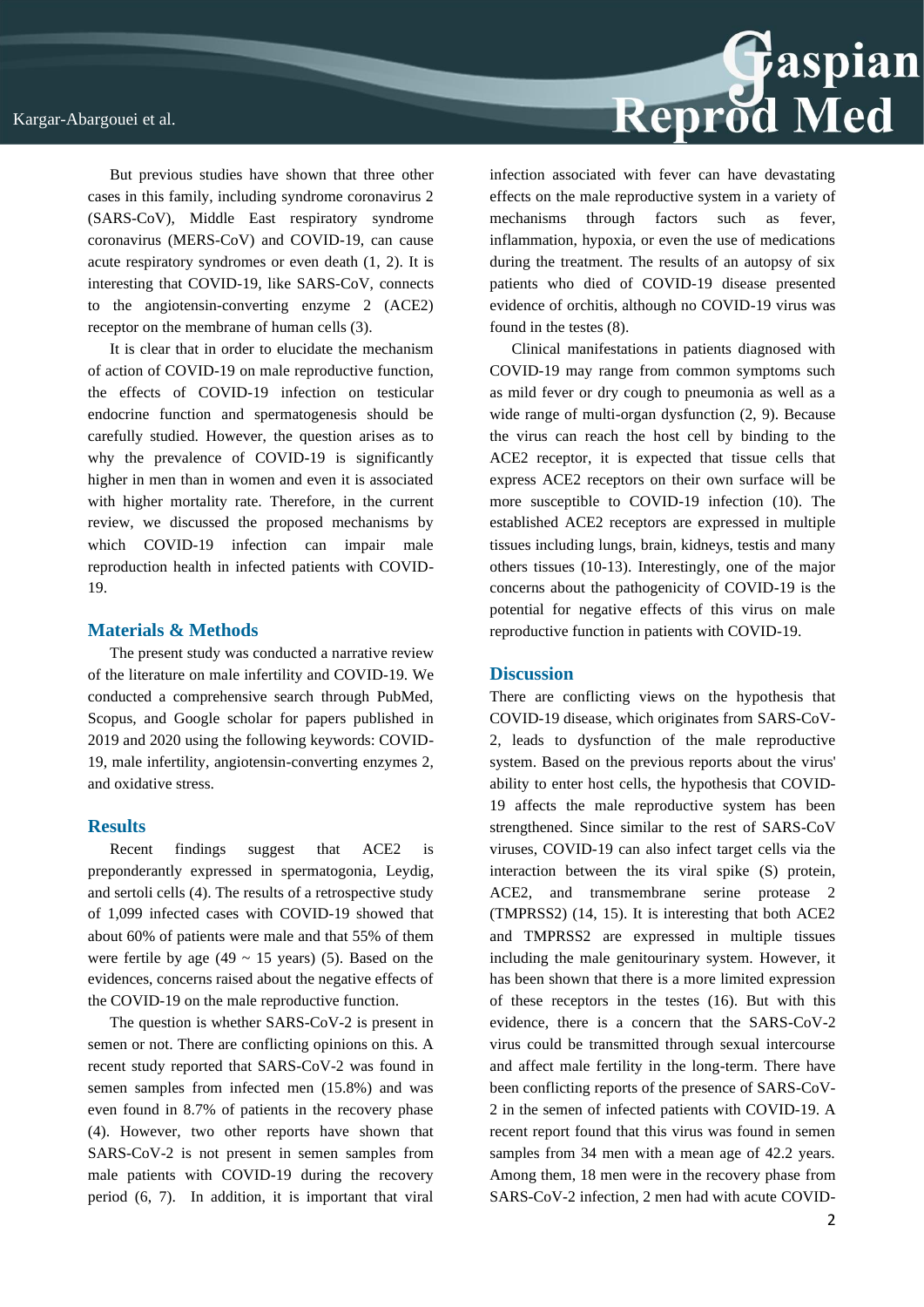

Reports from Holtman et al. on the effect of COVID-19 infection on semen parameters showed that among the participants who had moderate SARS-CoV-2 infection, semen parameters such as sperm concentration, total sperm count, and progressive motility showed a significant decrease compared to the parameters of the control group (22). These results largely suggest that COVID-19 infection may have negative effects on spermatogenesis in patients with moderate COVID-19-related symptoms. In addition, the total number of motile sperm was significantly lower in participants who had fever. Also, other factors including sperm concentration and sperm count tended to decrease in these participants, but the results were not statistically significant.



Due to the incompleteness of the above-mentioned studies based on the reports that have been published so far, the small number of people examined, short follow-up time, and failure to examine semen samples before COVID-19 infection, it will be difficult to make a definitive assessment of the negative effects of the virus on sperm parameters. On the other hand, it is doubtful that the observed results are due to the effects of antiviral drugs such as hydroxychloroquine used during the treatment (17).

Previous studies have shown that other viruses, including HIV, Epstein-Barr, hepatitis, papilloma and mumps can present orchitis as a clinical manifestation, which can eventually direct to male infertility and even testicular tumors (8). An autopsy study of six male patients with the virus who died showed that the virus could lead to orchitis. The pathological results of six patients in this study showed spermatogenic cell apoptosis, germ cell destruction, low or no sperm in the spermatogenic epithelium, increase in basement membrane thickness and leukocyte infiltration in all six patients. Based on these findings, it can be claimed that the testes are affected in the COVID-19 disease (8). A recent study to evaluate gonadal function in 81 infected men with COVID-19 found that the ratio of testosterone to luteinizing hormone (T to LH) in people with COVID-19 was significantly higher than that of the healthy group. Serum T to LH ratio is a known criterion for male gonadal function. The results of this study indicated that SARS-CoV-2 had dysfunction of the gonads (23).

Several studies have shown that men are more likely to be infected with the COVID-19 than women. These studies have also reported that COVID-19 may adversely affect the male reproductive system, leading to male infertility (5, 24). Also, a recent cohort study from the United Kingdom on about 20,000 infected patients with COVID-19 has shown that about 60% of cases were male. Therefore, gender was identified as a risk factor for COVID-19 disease (25). The confirmation of these results in another study, a systematic review of recently published reports, found that men were more likely than women to develop COVID-19 complications and even had higher mortality rates (26). It is worth mentioning that most of these men were in their reproductive age and that their reproductive ability may have been affected as a result.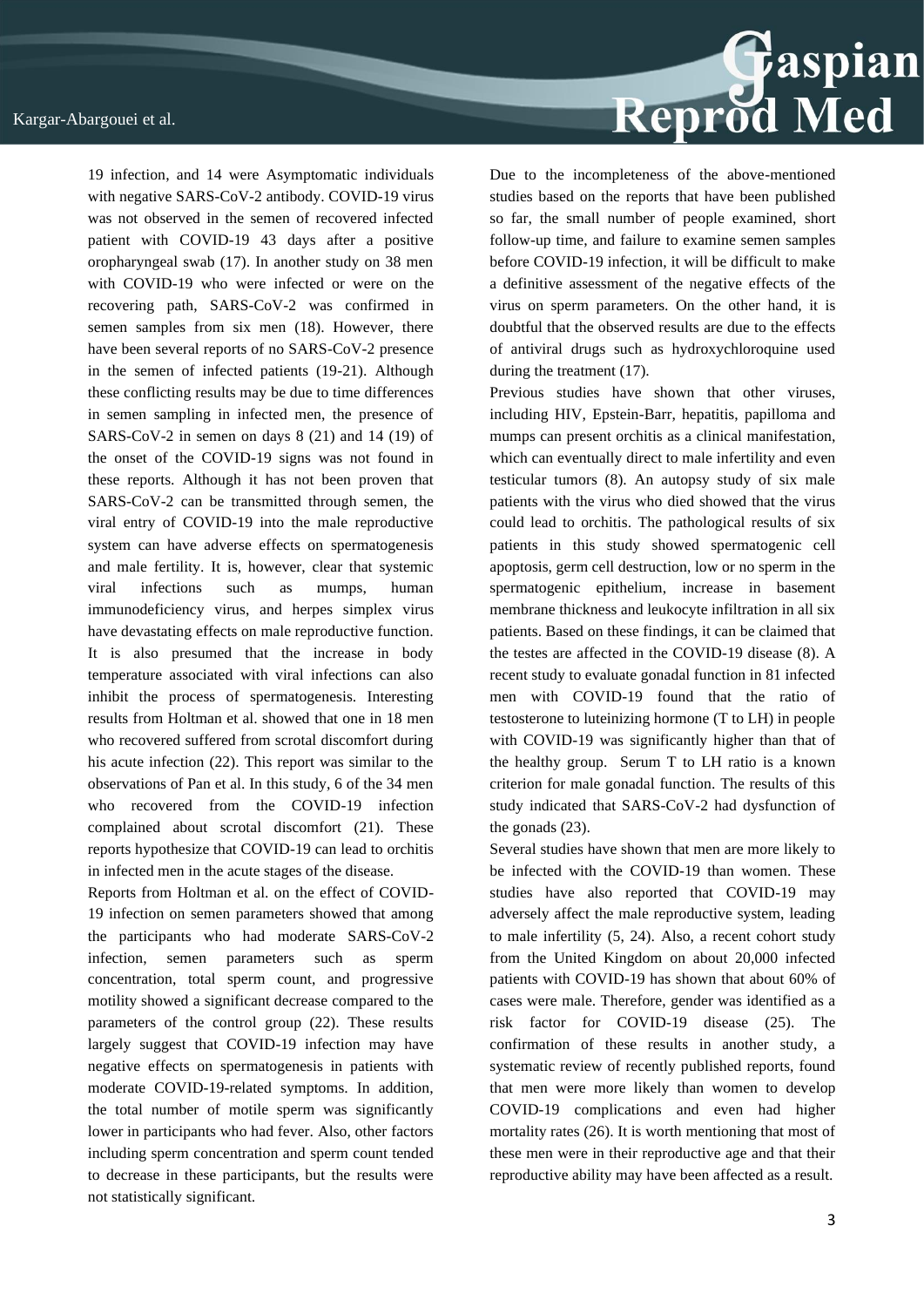On the other hand, COVID-19 is associated with fever, which may lead to impaired spermatogenesis. It has also been shown that elevated body temperature in viral diseases has a negative effect on sperm parameters (27). Previous studies have reported that sperm count and total motility in patients with COVID-19 decreased significantly on days 15, 37 after the fever period (27). Another study also showed that sperm DNA fragmentation and changes in sperm nuclear protein composition occurred after the fever period (28).

Studies have shown that SARS-CoV-2, like other viruses in the SARS-CoV family, infects host cells with the ACE2 receptor and TMPRSS2. In addition to lung epithelial cells, ACE2 is also expressed in other tissues such as the kidneys and bladder (11, 29, 30). It is worth noting that the testes showed the highest expression of ACE2 receptor (11). Excessive expression of ACE2 in the testicular cells raises the concern that COVID-19 could easily infect testicular cells and eventually cause damage. Wang et al., in a study to investigate the vulnerability of different testicular cells to SARS-CoV viruses, studied singlecell ACE2 receptor expression in different human testicular cells. The results showed that ACE2 expression was much higher in spermatogonia, leyding, and Sertoli cells, while spermatocytes and spermatids showed very little expression (4). TMPRSS2 expression is similar to ACE2, except that TMPRSS2 was high in spermatogonia and spermatids. Interestingly, ACE2-expressing spermatogonia cells are responsible for expressing genes that are also essential for virus reproduction and transmission, while Leydig and Sertoli cells expressing ACE2 are responsible for expressing genes involved in cell junctions and cell immunity.

Based on these findings, it can be concluded that COVID-19 can have negative effects on testicular cells as well as spermatogenesis growth. One study evaluated the function of the male gonads following COVID-19 disease. The results showed that testosterone (T) levels did not differ significantly between the affected and healthy groups. In addition to testosterone, luteinizing hormones (LH) and follicle stimulating hormone (FSH) were also examined. The results demonstrated that in the group of infected patients with COVID-19, the ratio of T to LH and the ratio of FSH to LH showed a significant decrease



compared to the healthy group (23). These results could indicate the effect of COVID-19 on the testicular ability to produce sex hormones. However, more detailed research is needed to determine definitively the effects of this virus on testicular ability. Previous studies have shown that SARS-CoV can lead to orchitis (8). Given this similarity, it can be claimed that COVID-19 also has this manifestation in infected men. However, there are several mechanisms by which SAR-CoV2 can impair male reproductive functions. Previous studies have shown that the virus is able to activate oxidative stress-sensitive pathways through inflammatory reactions, thus leading to oxidative stress (OS), which has been shown to be a common pathological pathway for dysfunction many physiological mechanisms. It is well-established that the male reproductive system is highly sensitive to OSinduced damage, as OS can be mediated through a variety of mechanisms, including intracellular oxidative damage to spermatozoa through sperm membrane lipid peroxidation, sperm DNA damage, and developing apoptotic pathways on sperm, which have negative effects on both its quality and morphology (31, 32). Previous studies have shown that SARS-CoV infections cause severe production of reactive oxygen species (ROS), which may induce the nuclear factor kappa-light chain-enhancer of activated B cells (NFκB)-toll-like receptor (mostly TLR-4). These factors lead to increased secretion of cytokines, leading to an intensification of inflammatory responses (33). According to previous discussions, COVID-19 disease can cause orchitis and can also lead to oxidative stress through the mechanisms discussed. In addition to all these pathological mechanisms, SARS-CoV-2 infection causes psychological distress, which, in turn, can activate oxidative stress (34). On the other hand, drug therapy for COVID-19 includes antiviral drugs such as ribavirin, which have been shown to cause the disruption of male reproductive ability through a variety of pathways, including the induction of the oxidative stress, decreased serum testosterone levels, impaired spermatogenesis (35, 36). Previous studies have demonstrated that the therapeutic use of ribavirin can reduce sperm count (37) and increase sperm DNA fragmentation, (38) which continues for up to 8 months after stopping the treatment (34, 39).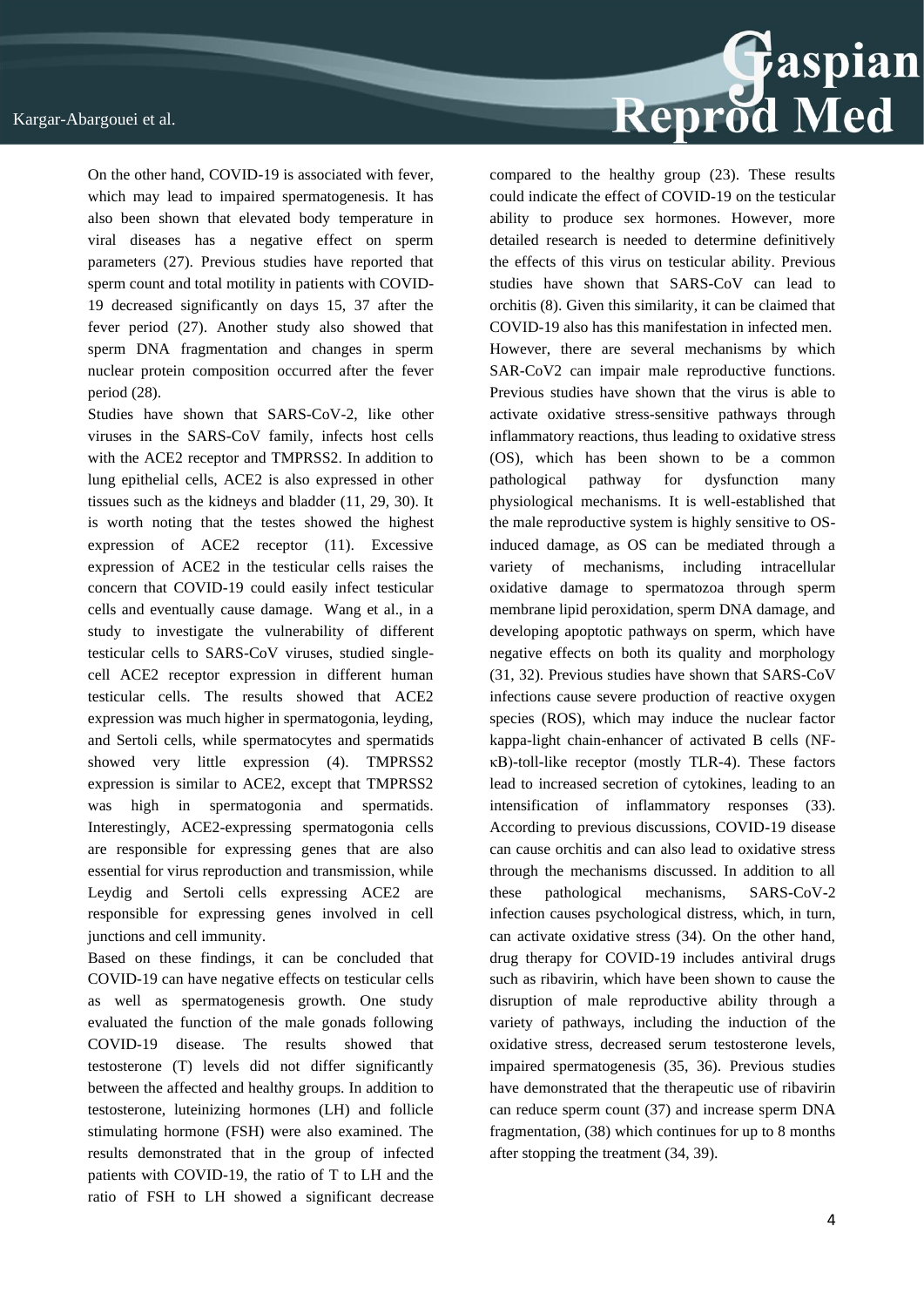

#### **Conclusion**

Although respiratory manifestations are the most common clinical sign of COVID-19, given the importance of fertility, the manifestations of the COVID-19 on the male reproductive system should be further investigated. It should be noted that the blood testicular barrier is not immune to COVID-19, and that the dysfunction of the gonads is associated with abnormal levels of sex hormones. Therefore, male patients of childbearing age should be counseled about their fertility and the evaluation of their reproductive system function.

#### **Acknowledgements**

This study was sponsored by a grant [grant no. 990400] from Research Vice-Chancellor of Hormozgan University of Medical Science.

#### **Conflicts of Interest**

The authors of this manuscript declare no conflicts of interest related to this article.

### **References**

- 1. Corman V, Lienau J, Witzenrath M. Coronaviruses as the cause of respiratory infections. Der Internist. 2019;60(11):1136-1145.
- 2. Huang C, Wang Y, Li X, Ren L, Zhao J, Hu Y, et al. Clinical features of patients infected with 2019 novel coronavirus in Wuhan, China. Lancet. 2020;395(10223):497-506.
- 3. Magrone T, Magrone M, Jirillo E. Focus on receptors for coronaviruses with special reference to angiotensin-converting enzyme 2 as a potential drug target-a perspective. Endocrine, Metabolic & Immune Disorders-Drug Targets. 2020;20(6):807- 811.
- 4. Wang W, Xu Y, Gao R, Lu R, Han K, Wu G, et al. Detection of SARS-CoV-2 in different types of clinical specimens. Jama. 2020;323(18):1843-1844.
- 5. Guan W-j, Ni Z-y, Hu Y, Liang W-h, Ou C-q, He Jx, et al. Clinical characteristics of coronavirus disease 2019 in China. N Engl J Med. 2020;382(18):1708-1720.
- 6. Pan F, Xiao X, Guo J, Song Y, Li H, Patel DP, et al. No evidence of SARS-CoV-2 in semen of males recovering from COVID-19. Fertil Steril. 2020;113(6):1135-9.
- 7. Song C, Wang Y, Li W, Hu B, Chen G, Xia P, et al. Absence of 2019 novel coronavirus in semen and testes of COVID-19 patients. Biol Reprod. 2020;103(1):4-6.
- 8. Xu J, Qi L, Chi X, Yang J, Wei X, Gong E, et al. Orchitis: a complication of severe acute respiratory syndrome (SARS). Biol Reprod. 2006;74(2):410- 416.
- 9. Chen T, Wu D, Chen H, Yan W, Yang D, Chen G, et al. Clinical characteristics of 113 deceased patients with coronavirus disease 2019: retrospective study. BMJ. 2020;368:m1295.
- 10. Zou X, Chen K, Zou J, Han P, Hao J, Han Z. Single-cell RNA-seq data analysis on the receptor ACE2 expression reveals the potential risk of different human organs vulnerable to 2019-nCoV infection. Front Med. 2020:1-8.
- 11. Fan C, Lu W, Li K, Ding Y, Wang J. ACE2 expression in kidney and testis may cause kidney and testis infection in COVID-19 patient. Front Med (Lausanne). 2021; 7:563893
- 12. Mao L, Jin H, Wang M, Hu Y, Chen S, He Q, et al. Neurologic manifestations of hospitalized patients with coronavirus disease 2019 in Wuhan, China. JAMA neurology. 2020;77(6):683-690.
- 13. Davoodian N, Arab Firouzjaei M, Negahi A. Neurological Involvement of Patients with COVID-19: Proposed neuroinvasive mechanisms and management. Hormozgan Medical Journal (HMJ). 2020;24(4):107977.
- 14. Ding Y, He L, Zhang Q, Huang Z, Che X, Hou J, et al. Organ distribution of severe acute respiratory syndrome (SARS) associated coronavirus (SARS‐CoV) in SARS patients: implications for pathogenesis and virus transmission pathways. The Journal of Pathology: J Pathol. 2004;203(2):622- 630.
- 15. Fu Y, Cheng Y, Wu Y. Understanding SARS-CoV-2-mediated inflammatory responses: from mechanisms to potential therapeutic tools. Virol Sin. 2020:1-6.
- 16.Batiha O, Al‐Deeb T, Al‐zoubi Ea, Alsharu E. Impact of COVID-19 and other viruses on reproductive health. Andrologia. 2020; 52(9): e13791.
- 17. Nora H, Philippos E, Marcel A, Cornelius D, Dunja B-B, Ortwin A, et al. Assessment of SARS-CoV-2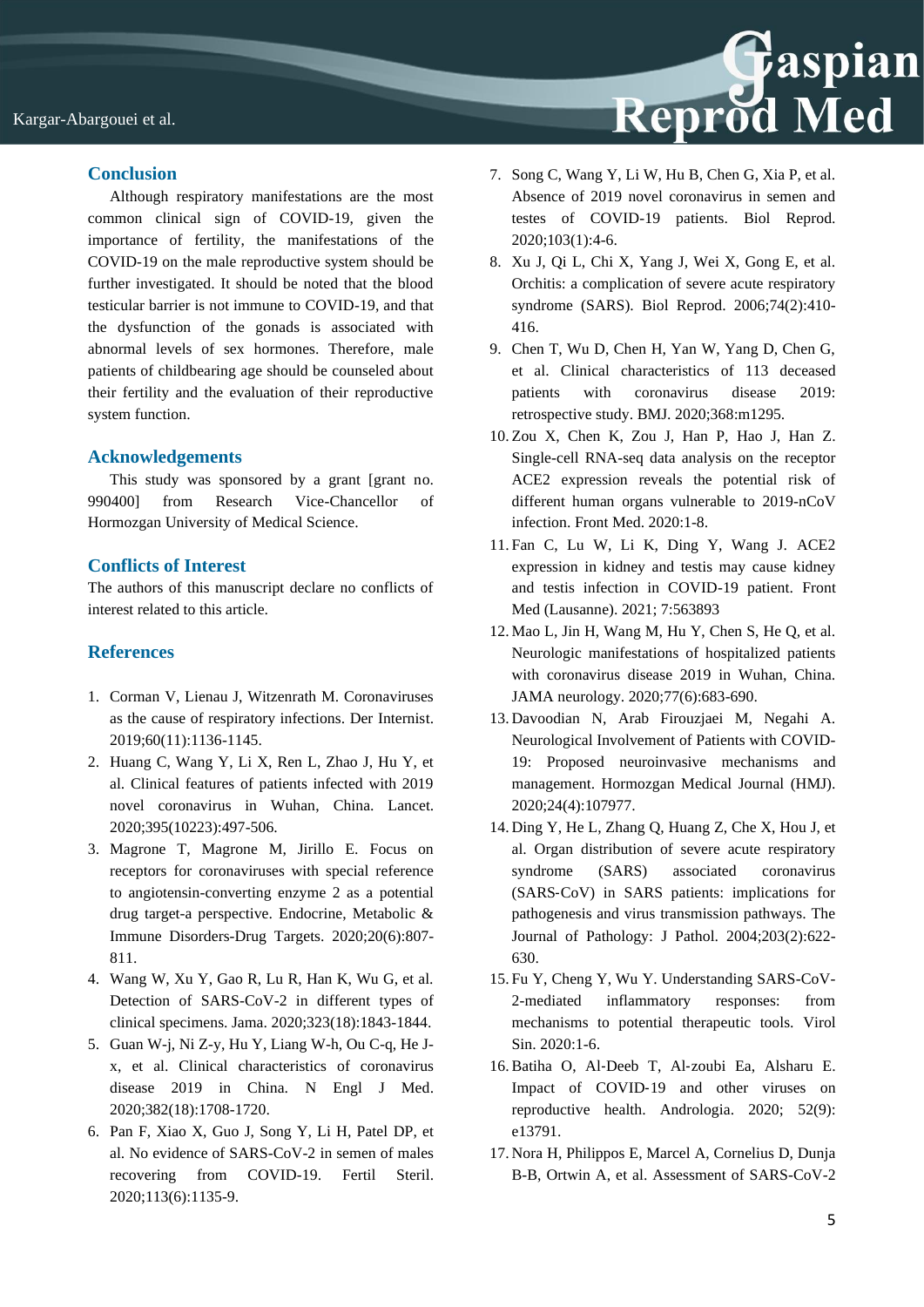in human semen-a cohort study. Fertil Steril. 2020. 114(2):233-238.

- 18. Li D, Jin M, Bao P, Zhao W, Zhang S. Clinical characteristics and results of semen tests among men with coronavirus disease 2019. JAMA network open. 2020;3(5): e208292-e.
- 19. Song C, Wang Y, Li W, Hu B, Chen G, Xia P, et al. Absence of 2019 novel coronavirus in semen and testes of COVID-19 patients. Biol Reprod. 2020;103(1):4-6.
- 20. Paoli D, Pallotti F, Colangelo S, Basilico F, Mazzuti L, Turriziani O, et al. Study of SARS-CoV-2 in semen and urine samples of a volunteer with positive naso-pharyngeal swab. J Endocrinol Invest. 2020;43(12):1819-1822.
- 21. Pan F, Xiao X, Guo J, Song Y, Li H, Patel DP, et al. No evidence of severe acute respiratory syndrome–coronavirus 2 in semen of males recovering from coronavirus disease 2019. Fertil Steril. 2020:113(6):1135-1139.
- 22. Holtmann N, Edimiris P, Andree M, Doehmen C, Baston-Buest D, Adams O, et al. Assessment of SARS-CoV-2 in human semen—a cohort study. Fertil Steril. 2020;114(2):233-238.
- 23. Ma L, Xie W, Li D, Shi L, Mao Y, Xiong Y, et al. Effect of SARS-CoV-2 infection upon male gonadal function: A single center-based study. MedRxiv. 2020. Jan 1.
- 24. Livingston E, Bucher K. Coronavirus disease 2019 (COVID-19) in Italy. JAMA. 2020;323(14):1335.
- 25. Docherty AB, Harrison EM, Green CA, Hardwick HE, Pius R, Norman L, et al. Features of 16,749 hospitalised UK patients with COVID-19 using the ISARIC WHO Clinical Characterisation Protocol. Preprint from medRxiv, 28 Apr 2020
- 26. Serge R, Vandromme J, Charlotte M. Are we equal in adversity? Does Covid-19 affect women and men differently? Maturitas. 2020 ;138:62-8.
- 27. Sergerie M, Mieusset R, Croute F, Daudin M, Bujan L. High risk of temporary alteration of semen parameters after recent acute febrile illness. Fertil Steril. 2007; 88(4):970. e1-. e7.
- 28. EVENSON DP, JOST LK, CORZETT M, BALHORN R. Characteristics of human sperm chromatin structure following an episode of influenza and high fever: a case study. J Androl. 2000;21(5):739-746.

29. Wang C, Pan R, Wan X, Tan Y, Xu L, Ho CS, et al. Immediate psychological responses and associated factors during the initial stage of the 2019 coronavirus disease (COVID-19) epidemic among the general population in China. Int J Env Res Pub He. 2020;17(5):1729.

Reprod Med

- 30. Tipnis SR, Hooper NM, Hyde R, Karran E, Christie G, Turner AJ. A human homolog of angiotensinconverting enzyme cloning and functional expression as a captopril-insensitive carboxypeptidase. J Biol Chem. 2000;275(43): 33238-33243.
- 31. Dutta S, Majzoub A, Agarwal A. Oxidative stress and sperm function: A systematic review on evaluation and management. Arab J Urol. 2019; 17(2):87-97.
- 32. Sengupta P, Dutta S. Does SARS-CoV-2 infection cause sperm DNA fragmentation? Possible link with oxidative stress. Eur J Contracept Reprod Health Care. 2020;10(13625187.2020):1787376.
- 33. Delgado-Roche L, Mesta F. Oxidative stress as key player in severe acute respiratory syndrome coronavirus (SARS-CoV) infection. Archives of medical research. 2020.
- 34. Li Z, Liu T, Yang N, Han D, Mi X, Li Y, et al. Neurological manifestations of patients with COVID-19: potential routes of SARS-CoV-2 neuroinvasion from the periphery to the brain. Front Med. 2020:1-9.
- 35. Almasry SM, Hassan ZA, Elsaed WM, Elbastawisy YM. Structural evaluation of the peritubular sheath of rat's testes after administration of ribavirin: a possible impact on the testicular function. Int J Immuno Path Ph. 2017;30(3):282-296.
- 36. Narayana K, D'Souza UJ, Rao KS. Ribavirininduced sperm shape abnormalities in Wistar rat. Mutat Res Genet Toxicol Environ Mutagen. 2002;513(1-2):193-196.
- 37.Bukhari SA, Ahmed MM, Anjum F, Anwar H, Naqvi SAR, Zahra T, et al. Post interferon therapy decreases male fertility through gonadotoxic effect. Pak J Pharm Sci. 2018;31(4 (Supplementary)): 1565-1570.
- 38. Anifandis G, Messini CI, Daponte A, Messinis IE. COVID-19 and fertility: A virtual reality. Reprod Biomed Online. 2020;41(2):157-159.
- 39. Pecou S, Moinard N, Walschaerts M, Pasquier C, Daudin M, Bujan L. Ribavirin and pegylated